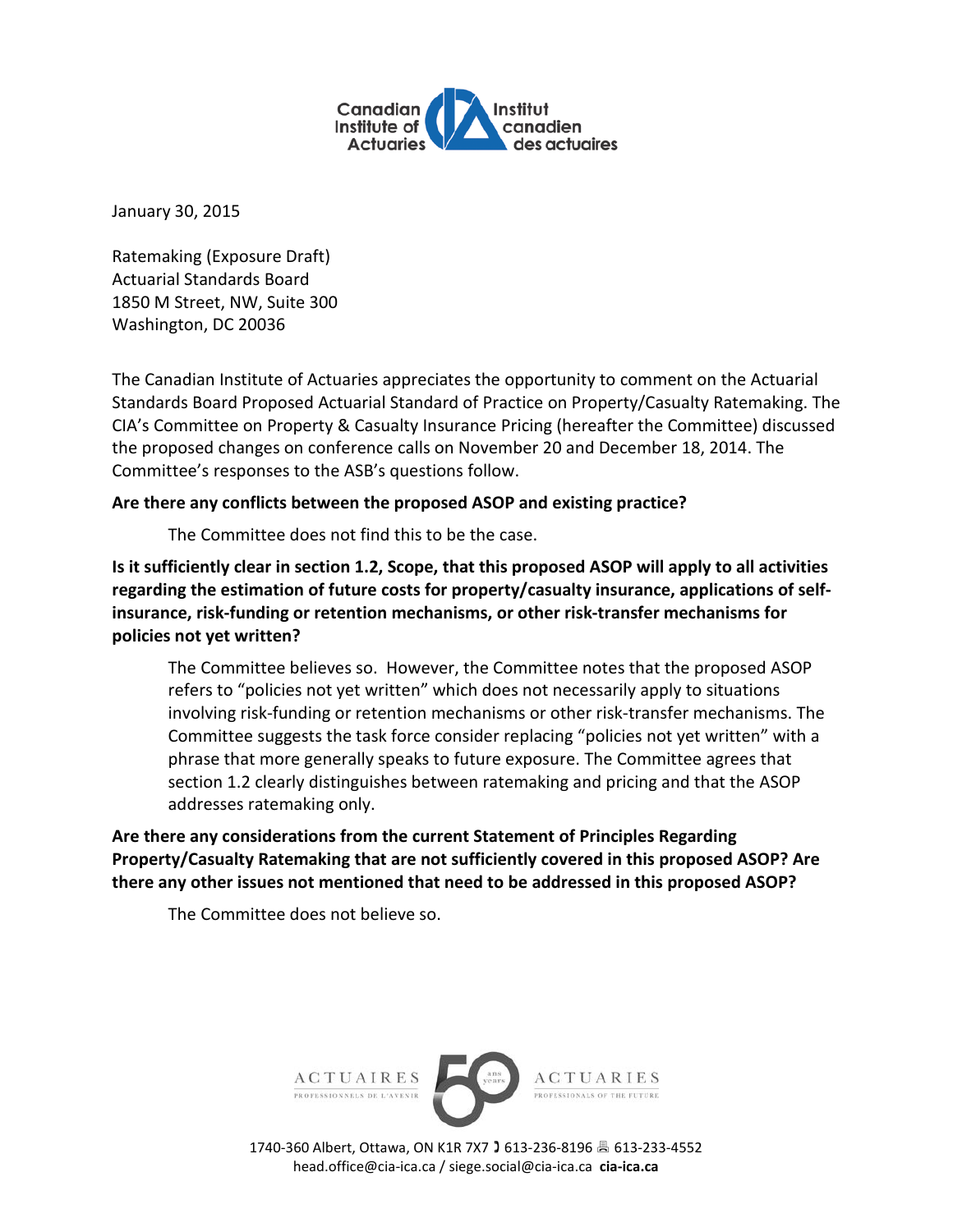**This proposed ASOP references other ASOPs. This does not mean that other ASOPs not specifically mentioned do not apply; it means that the specific ASOPs cited were incorporated to provide a complete set of issues and recommended practice for ratemaking without repeating extensive guidance that already exists in other ASOPs. Is this appropriate and sufficiently clear?** 

The Committee finds this appropriate and clear. However the Committee feels that this ASOP cannot be finalized until all ASOPs referenced within the standard are finalized.

## **Do you think that this proposed ASOP provides adequate guidance for actuaries performing property/casualty ratemaking services? If not, what changes would you suggest?**

3.7.1 – This section focuses on adjusting data for past rate changes. However, premium can be also subject to development. Section 3.7.2, which addresses development, does so for losses and loss adjustment expenses only. More and more now insurers are "capping" rate changes to minimize premium dislocation. The Committee suggests that premium development and the capping of rate changes be identified as a consideration in adjusting premium.

3.7.2 – The way this section reads makes it sound as though losses and loss adjustment expenses need to be considered together. Perhaps a sentence that states that losses and loss adjustment expenses (particularly unallocated loss adjustment expenses) may require different methods is needed for clarification. The Committee suggests replacing "consider adjusting historical data using" in the fifth line by "consider addressing changes in circumstances using" (see also 3.7.3 below).

3.7.3 – The Committee suggests that rather than the ASOP referring to "adjustments to historical data" that it refer to "changes in circumstances" that the actuary should consider. Addressing such changes in circumstances might well be done by appropriate modelling rather than making physical adjustments to the historical data. The Committee also suggests adding to the list of examples: underwriting practice, underwriting cycle, distribution system, data processing, infrastructure, climate, economy, and social conditions.

3.13 – This section and ASOP #39 adequately address catastrophic events. However, they do not seem to adequately cover other unusual events, such as large individual losses. Does the task force find that such events are addressed under 3.1.b of ASOP #39 or under 3.5.b of ASOP 23?

General – The ASOP is titled, "Property/Casualty Ratemaking," and although it is stated that it includes the evaluation of future costs for other risk retention/transfer mechanisms, it is written as if it pertains only to property/casualty insurance ratemaking (i.e., the use of terms such as policy, policyholder, premium, coverage, contract, etc.).

**In section 3.2, Organization of Data, the proposed ASOP refers to several methods for the aggregation of data (Accident Period, Calendar Period, Report Period, and Policy Period). These methods are presumed to be well understood and are not defined. Are these methods sufficiently understood or do you think these methods need to be defined?**